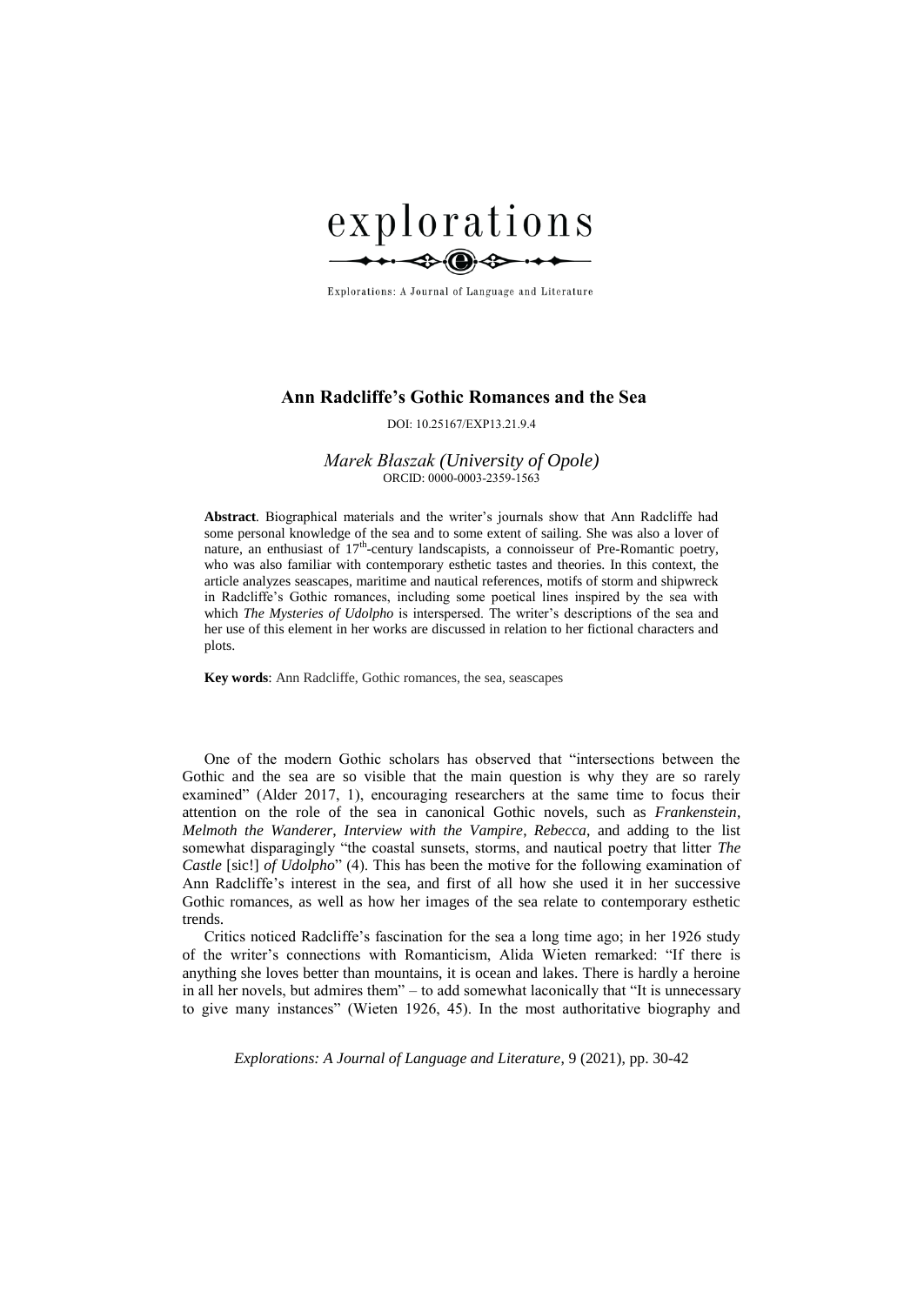"'cultural history' of a writing woman," Rictor Norton argues that Ann Ward, the future writer Ann Radcliffe, was 7 years old when staying with her uncle Thomas Bentley in Chelsea, close to the River Thames, she probably first saw "picturesque boats" at nearby Chelsea Reach, which she was to transform in her novels into "That characteristic vision of the flashing white sail of a boat glimpsed through the mist or at twilight" (Norton 1999, ix and 29). The scholar believes that Ann Ward could well have accompanied the Bentleys, who had no children of their own, on their visits to seaside resorts such as Margate. In any case, Bentley's wife was frail and sickly, and the second half of the  $18<sup>th</sup>$ century came to be known in England as the "seaside mania" largely owing to the work of Richard Russell who was a medical doctor famous for propagating treatment by sea water (Gray 2006, 46).

Following her marriage to William Radcliffe in January 1787, Ann Radcliffe and her husband clearly shared their countrymen's enthusiasm for seaside holidays, and according to R. Norton, she "almost certainly" visited the coast of Kent "long before" her 1794 journey to Holland; the scholar also suggests that Dover castle, situated on the top of a hill at the edge of the sea, could well have been the model for the castles of Athlin and Mazzini (or one of them) in her first and second Gothic romances dated 1789 and 1790 respectively (Norton 1999, 176). Ann Radcliffe's first documented passage by sea took place in the spring of 1794, when she sailed with her husband from Harwich to Hellevoetsluis in Holland, thus beginning their continental journey whose destination was to be Switzerland, but which came to rather an abrupt end in Freiburg, as continental Europe was plunging into chaos due to the wars started by the revolutionary army of France. The Radcliffes consequently returned to Holland and took a passage back home on board an American vessel, to safely land in Deal. The writer's references to both these passages by water in her *Journey Made in the Summer of 1794*, which was published in the following year, are quite scanty. She only makes some observations on the "encroachments of the sea" on the Dutch side of what she calls "the German Ocean" (Radcliffe 1795, 2), though on the return voyage she recalls how they were becalmed and thus delayed, to be rewarded at the same time by the picturesque sunset and then sunrise at sea. One more non-fictional source which documents the writer's excursions to several locations on the east and south coast of England from 1797 onwards, are extracts of her own journals quoted by Thomas Noon Talfourd in his "Memoir" of Ann Radcliffe which was prefixed to the posthumous edition of her last novel *Gaston de Blondeville*, also comprising a metrical tale entitled *St. Alban's Abbey*, and several poetical pieces. Some of the writer's seaside peregrinations, reported in her journals, are very interesting, for instance, her trip to Portsmouth and the Isle of Wight in the autumn of 1798, when her boat "Passed through the fleet" of men-of-war anchored at Spithead and after landing she took a "Walk by moonlight on the rampart" of Portsmouth (Talfourd 1826, 31). Incidentally, this section of Ann Radcliffe's journals brings to mind Jane Austen's visits to Portsmouth made just a few years later and fictionalized in chapters 41 and 42 of *Mansfield Park* (1978 [1814]), whose heroine Fanny Price strolls along the same ramparts admiring ships lying at anchor in the Spithead roadstead. However attractive and inspiring those trips to the seaside must have been, Radcliffe's reader will remember that by 1797, the date of the first entry in her journals quoted by Talfourd, she had already published all five of her Gothic romances.

Before focusing on images of the sea in these works, it must be observed that Ann Radcliffe never saw the regions and countries whose coasts and seas she described in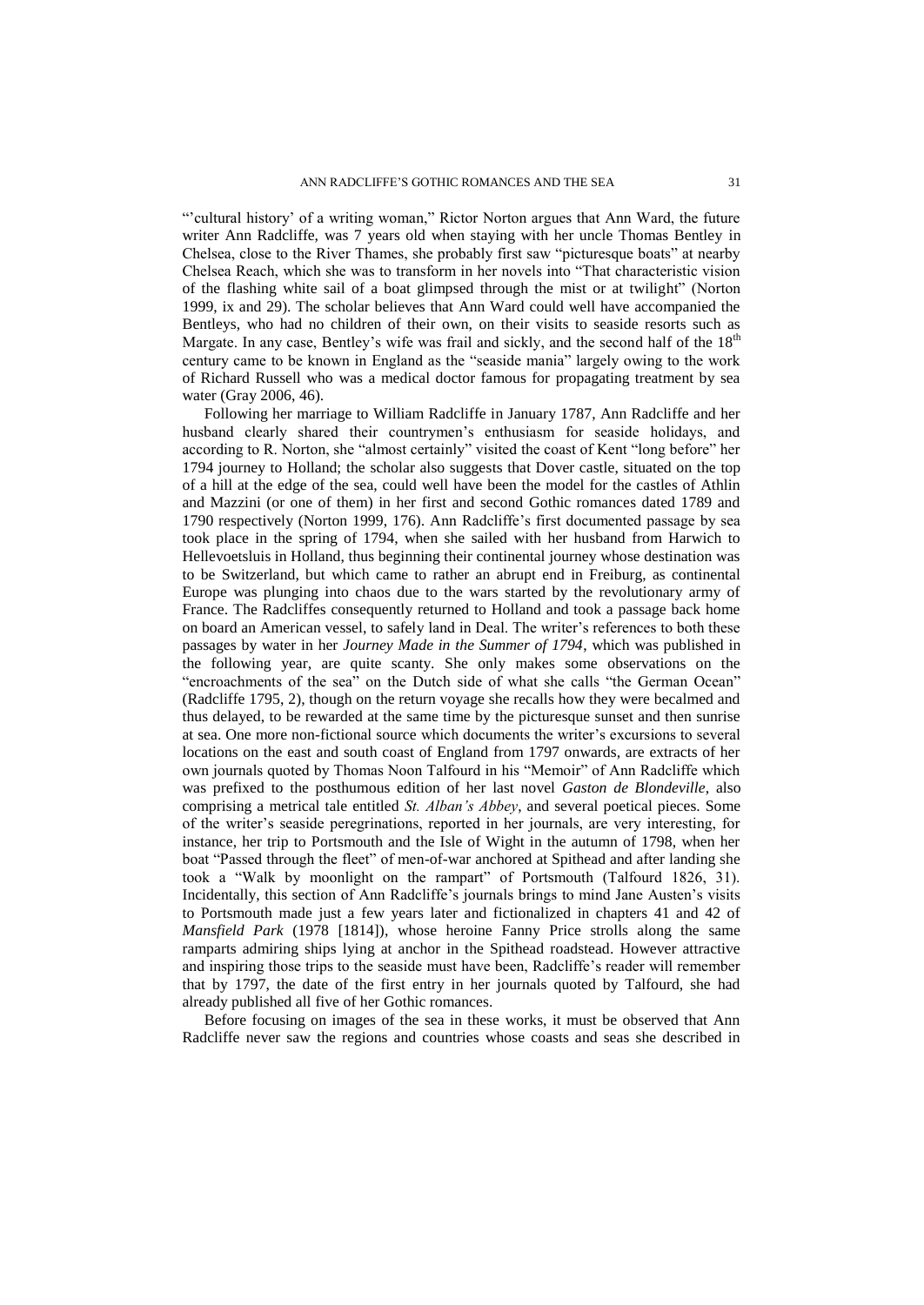them. With a view to possible borrowings for her French, Swiss, and especially Italian locations, scholars have pointed to several 18<sup>th</sup>-century travel books (e.g. by Hester Piozzi) and letters (e.g. by Thomas Gray), however, all of them could be useful to the writer only in her rendering of townscapes (e.g. Venice) and landscapes (e.g. Savoy Alps). Ann Radcliffe herself refers to the contemporary "writers of travels" and mentions Tobias Smollett (in her *Journey* 1795, 105), though his *Travels through France and Italy* published in 1766 was also of no use in the context of sea storms, shipwrecks, threat of pirates – all of which she described, but of which she had no personal experience. For nautical scenes of this kind, the writer could find inspiration in her beloved Shakespeare: I have calculated that in *The Romance of the Forest* Radcliffe makes references to 8 different plays of the famous dramatist, in *The Mysteries of Udolpho* to as many as 11, and to the same number again of different plays in *The Italian*. The said references take the form of chapter epigraphs, citations in the text of her novels, scenes or situations drawn from Shakespeare's tragedies, comedies and historical dramas. Among the plays used in this way there are those that have some nautical flavor, such as *The Tempest* and *Twelfth Night*, and (to a lesser extent) *The Merchant of Venice*. One must remember, though, that apart from direct references to these plays, Shakespeare's dramatic canon comprises some others (e.g. *Pericles*, *The Winter's Tale*) which feature the motif of storm, shipwreck and capture by pirates.

As regards the way Ann Radcliffe created her seascapes, it is necessary to acknowledge the influence of several contemporary painters and esthetic theories. The writer herself gives clues to both, mentioning by name the following  $17<sup>th</sup>$ -century French and Italian painters in her Gothic romances: Claude Lorrain and Nicolas Poussin, Salvator Rosa, Domenico Zampieri and Guido Reni. Excepting the last one, they were landscapists valued for their large-scale paintings, complex and thought-out compositions, rich coloring and light effects. Radcliffe scholars have paid particular attention to Claude Lorrain and Salvator Rosa as artists who influenced her descriptions of nature the most. Robert Miles goes as far as to consider them "verbal equivalents of their visual landscapes" stating that "Radcliffe's scenic descriptions oscillate between the picturesque and the sublime, Claude and Rosa" (Miles 1995, 122-123). It is worth observing that of the five painters mentioned by the writer in her Gothic romances, Salvator Rosa was also a seascapist, while ports, fishermen and boatmen were also presented by Claude Lorrain and Domenichino. Another interesting observation is that in terms of artistic perception, Ann Radcliffe seems to have seen no essential difference between the majesty and power of the mountains on the one hand and on the other of the sea. During a tour of Cumbria undertaken with her husband in the autumn of 1794, she ascended the summit of Shap Fell (c. 425 meters high) and described "The scene of mountains, which burst upon us [as the one that] can be compared only to the multitudinous waves upon the sea" (Radcliffe 1795, 394). That the writer was a connoisseur of painting is also evident from her later journals, quoted by Talfourd, in which she comments on the "pictures that struck me" (Talfourd 1826, 66), seen at Blenheim Palace, Belvedere House, Knole House, Warwick Castle and Buckingham House (before it was transformed into the royal palace), by a host of artists including Sir Joshua Reynolds and John Opie, van Dyck, Rubens and Teniers, Rembrandt and Philips Wouwerman, Canaletto, Michelangelo and Titian, as well as Hans Holbein. It rests to note that Radcliffe's enthusiasm for painting is evidently shared by her Gothic heroines who are adept draftswomen, or by characters such as Monsieur Verneuil in *The Romance*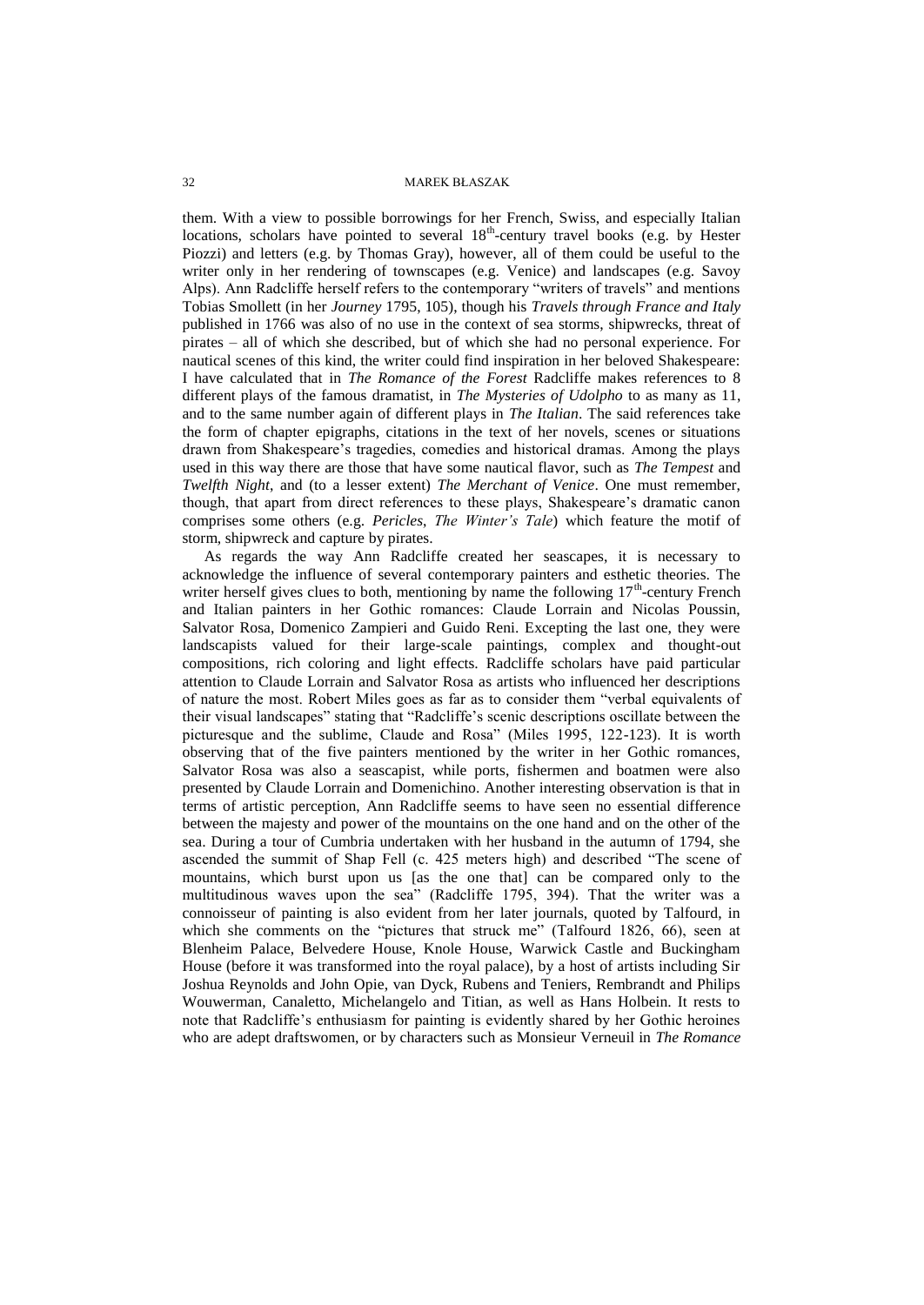*of the Forest* who is "particularly susceptible of the beautiful and sublime in nature" and who "saw with the eye of a painter, and felt with the rapture of a poet" (Radcliffe 2009, 276).

Similarly as in the case of inspiration drawn from the art of painting, Ann Radcliffe gives clues to the esthetic foundation of both her landscapes and seascapes. The key names here are those of Edmund Burke, mentioned both in the Cumberland section of the writer's *Journey* (Radcliffe 1795, 421) and in her journals quoted by Talfourd (1826, 72), as well as William Gilpin mentioned thrice in her journals (Talfourd 1826, 47 and 55-6). Of these two authorities, Burke's *Philosophical Enquiry into the Origin of Our Ideas of the Sublime and Beautiful*, first published in 1756, was the most inspiring, particularly the author's findings that pain is stronger in its operation than pleasure, and that pain and danger can be delightful when their causes do not directly affect an observer. In part I, section VII of his treatise, Burke famously associated terror with the complex esthetic effect of sublimity, stating: "Whatever is fitted in any sort to excite the ideas of pain and danger, that is to say, whatever is in any sort terrible, or is conversant about terrible objects, or operates in a manner analogous to terror, is a source of the sublime; that is, it is productive of the strongest emotion which the mind is capable of feeling" (Burke 1968, 39). In part II of his work, Burke enumerates objects that are "terrible with regard to sight" and that can consequently lead an onlooker to the experience of the sublime, remarking that "the ocean is an object of no small terror" (57-8). The philosopher also emphasizes the role of vastness, infinity, obscurity and darkness, lightning and a quick transition from light to darkness or the other way round, suddenness of appearance, excessive loudness – all of which qualities and phenomena apply to the images of the potent ocean in Radcliffe's Gothic romances. Even the more predictable findings in the part of Burke's work which focuses on beauty and which links this esthetic category with qualities in things that induce in a spectator a sense of affection and tenderness and ultimately excite the passion called love, together with a list of such qualities comprising, among others, smoothness, gradual variation or "melted form" (Burke 1968, 117), clear and fair colors, soft and sweet sounds – can also be related, though to a different face, of Radcliffian water world.

William Gilpin's *Observations on the River Wye, and Several Parts of South Wales, &c. Relative Chiefly to Picturesque Beauty*, published 26 years after Burke's treatise, provided descriptions of vales and woods, rivers and hills, castles and abbeys – all with a view to their picturesque beauty which was also the effect of "a veil of obscurity" and "deep shadows" (Gilpin 1789, 28), varied by "peculiar illumination" (62) and "accidental light" (97). Some other useful observations made by the author relate to a successful representation of such objects on canvas or paper, which require that "the whole [composition] must be varied in its parts" and that "Tho the parts must be contrasted, the whole must be combined" (122). Although Gilpin was a landscape esthete, he also remarked on the beautiful effect of the "swellings and agitations" of the ocean which are "perfectly harmonious," whereas in the case of swellings "In ground, which is composed of refractory materials, you are presented often with harsh lines, angular insertions, and disagreeable abruptnesses" (105).

It is debatable whether Ann Radcliffe was familiar with any other 18<sup>th</sup>-century discourses on beauty, picturesqueness or sublimity. R. Norton argues that she may have read Joseph Priestley's lecture on the sublime contained in *A Course of Lectures on Oratory and Criticism* (1777), as "Priestly would certainly have presented a copy of this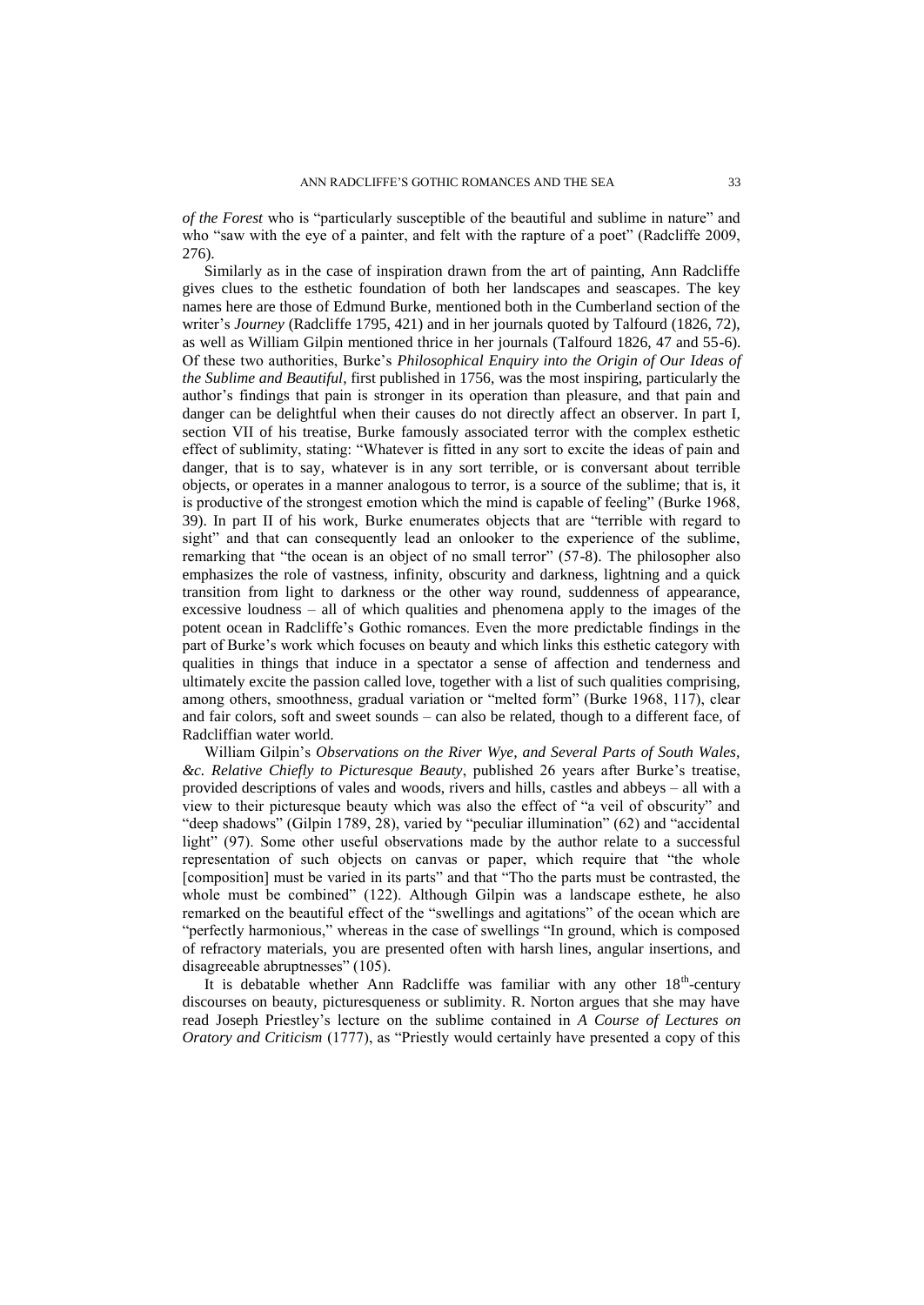book to his friend Thomas Bentley" (Norton 1999, 67), in whose London home the future writer was living from approximately the age of 8 to 16. Another suggestion made by Norton is that since Ann Radcliffe apparently borrowed two blood-curdling scenes from *Sir Bertrand. A Fragment* (1773) by John Aikin, "She therefore must have read the essay which prefaced *Sir Bertrand*, by [his sister] Anna Laetitia Aikin (later known as Mrs. Barbauld), "On the Pleasure Derived from Objects of Terror"" (Norton 1999, 69).

Proceeding to the analysis of Ann Radcliffe's Gothic romances with a view to her use of the sea, *The Castles of Athlin and Dunbayne*, her first production which appeared in 1789, can be regarded as rather a tentative beginning. Of the coastal location of the former castle, the reader merely learns that it is "an edifice built on the summit of a rock, whose base was in the sea" (Radcliffe 1824, 721). The most interesting scene directly relating to the sea occurs in chapter 9 which opens with a description of a stormy evening and features gale-force wind "burst[ing] in sudden squalls over the deep, and dash[ing] the foaming waves against the rocks with inconceivable fury" (749). At the same time, there are "solemn pauses between the stormy gusts" and aural effects involve surges breaking on the shore "in deep-resounding murmurs." The scene is only partially illuminated by the moon which shines "faintly by intervals, through broken clouds, upon the waters" (749). Indeed, even in this brief description of the storm on the sea it would be possible to find echoes of the esthetic ideas proposed by both Burke (suddenness, loudness and low intermittent sounds) and Gilpin (obscurity and stray light). As regards the reaction of a human witness to this spectacle, Osbert, the Earl of Athlin seems to be following in the footsteps of Burke again, experiencing "enthusiastic awe" and standing "wrapt in the sublimity of the scene" (749). A highly dramatic consequence of this storm is shipwreck and the impetus that its survivors provide for the further development of the plot, which is somewhat reminiscent of Shakespeare's *The Tempest*. The residents of Athlin presently hear signals of distress and shrieks of terror from the sea, and moments later a foreign vessel strikes upon the rocks beneath the castle. Among those rescued from the sinking ship, there is a stranger of rank, the Count de Santmorin, who soon falls in love with his host's lovely sister named Mary and becomes a natural rival to the noble youth Alleyn who has long been enamored of her. Santmorin's shipwreck and unexpected arrival in Athlin thus start a sequence of sensational events on the level of the plot involving conspiracy, abduction and pursuit.

Radcliffe's second Gothic work, *A Sicilian Romance* (1790), also opens with a description of a castle situated on the seashore, though this time it is a peaceful bay in Sicily, which accounts for the choice of a different lexical register relative to its location, such as "admirably beautiful and picturesque" (Radcliffe 1899, 3). The view from the castle is also more expansive and embraces the straits of Messina and even the opposite shores of Calabria in the background, with sailing vessels in the middle ground "whose gay streamers glittered in the sunbeams" (12). Though equally brief as the description of Castle Athlin, that of Castle Mazzini shows some compositional advancement which I think the writer owed to her favorite painters, in this case to Claude Lorrain, and in particular to his more extensive prospects including land and sea with fore-, middle- and background, the whole marked by a certain softness and peacefulness. The scene in which Julia Mazzini, forced by her tyrannical father to marry the repulsive Duke de Luovo, retires to her chamber to spend a sleepless night, but, on opening the window of her apartment, finds consolation in the moonlit seascape – is also evocative of nostalgia, melancholy, a mixture of sadness and pleasure emanating from Lorrain's paintings: "The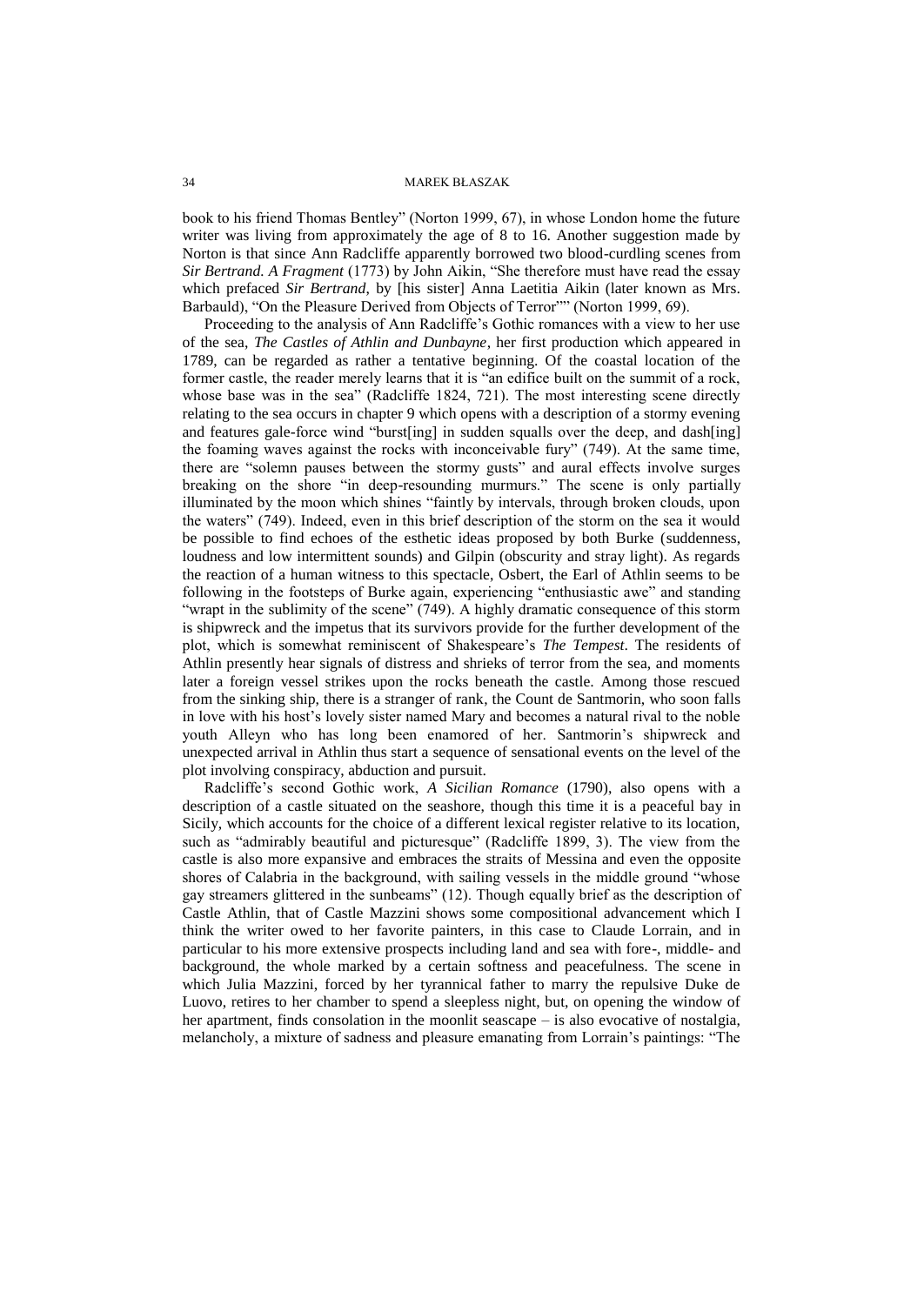night was still, and not a breath disturbed a surface of the waters. The moon shed a mild radiance over the waves, which in gentle undulations flowed upon the sands. The scene insensibly tranquillized her [Julia's] spirits. A tender and pleasing melancholy diffused itself over her mind" (25). It should be added that the radiance of the moon reflected in undulating waters, or, several pages later, "a feeble ray [of sunrise] over the surface of the waters, which rolled" (61) can also be related to what art critics refer to as Lorrain's "masterly rendering of light vibrating on the water" (Secomska 1985, 78, my translation).

The most interesting nautical scene in *A Sicilian Romance* is undoubtedly the dramatic passage across the straits of Messina, undertaken by the fugitive Julia Mazzini who is assisted by her brother Ferdinand, in the course of which a violent storm shatters their vessel to pieces. The author may have been inspired by the shipwreck in Shakespeare's *Twelfth Night*, though unlike Sebastian and Viola, Radcliffe's Julia and Ferdinand are separated only after surviving the disaster and not directly as a result of it. On the visual and aural planes the writer skillfully gradates the coming of the tempest which starts as a light breeze accompanied by dark vapors, to gradually increase its force and blacken the sky, except when darkness is interrupted by vivid lightnings which "quivered upon the waters, … disclosing the horrible gaspings of the waves." At the same time "The thunder, which burst in tremendous crashes above, the loud roar of the waves below, the noise of the sailors, and the sudden cracks and groanings of the vessel" – on the one hand terrify Julia, but on the other render the scene tremendously sublime (61-2).

Seascapes in Ann Radcliffe's third work, *The Romance of the Forest* (1791), appear in the section in which the heroine, Adeline de Montalt, reaches the town of Nice on the coast of the Mediterranean after an arduous journey from the Abbey of Saint Clair in France through the Swiss Alps. On first seeing the sea, she is filled with admiration for its grandeur: her eyes fix on the wide waters of the Mediterranean extending as far as the mountains of Corsica in the farthest distance, and on the sails of the fishing boats in front of her. The whole scene is flooded with light, the waters below are "clear as crystal," while further on there are "a thousand brilliant tints," and the horizon is colored with "aethereal blue" (Radcliffe 2009, 282). At the same time the might of the sea, its latent potential, qualifies her admiration as mixed with sublimity. What I find most characteristic of the seascapes in this romance, is Adeline's spiritual bond with the sea. For instance, sunrise on the shore, featuring "The blue sea, the brilliant sky" and bringing "the pure sea breeze" are "circumstances which re-animated her spirits" (288). By contrast, twilight on the water, the last rays of the setting sun reflected on the smooth surface of the sea, evoke painful memories and particularly the heroine's separation from her beloved Theodore. On one of such occasions, she reaches for her lute and begins to play "in softest harmony" with the scenery, singing a wistful song in which she appeals to Shakespeare's Titania to "fly with me through distant air / To isles that gem the western deep!" (284). These lines bring to mind a mythical island paradise, something like the legendary Isles of the Blessed in the Atlantic Ocean, where she could be reunited with her lover. The tranquility of evening seascape affects Adeline's spirits who "lulled by the waves, … resigned herself to a still melancholy, and sat lost in reverie" (294). This kind of fusion was nourished, I believe, by Ann Radcliffe's reading of her favorite and often quoted poets, such as James Thomson, known for his emotional treatment of nature, Thomas Gray, whose still evening landscape is highly atmospheric and accompanied by melancholy reflection, and William Collins, who described harmony of evening environment and its soothing effect on the lyric speaker.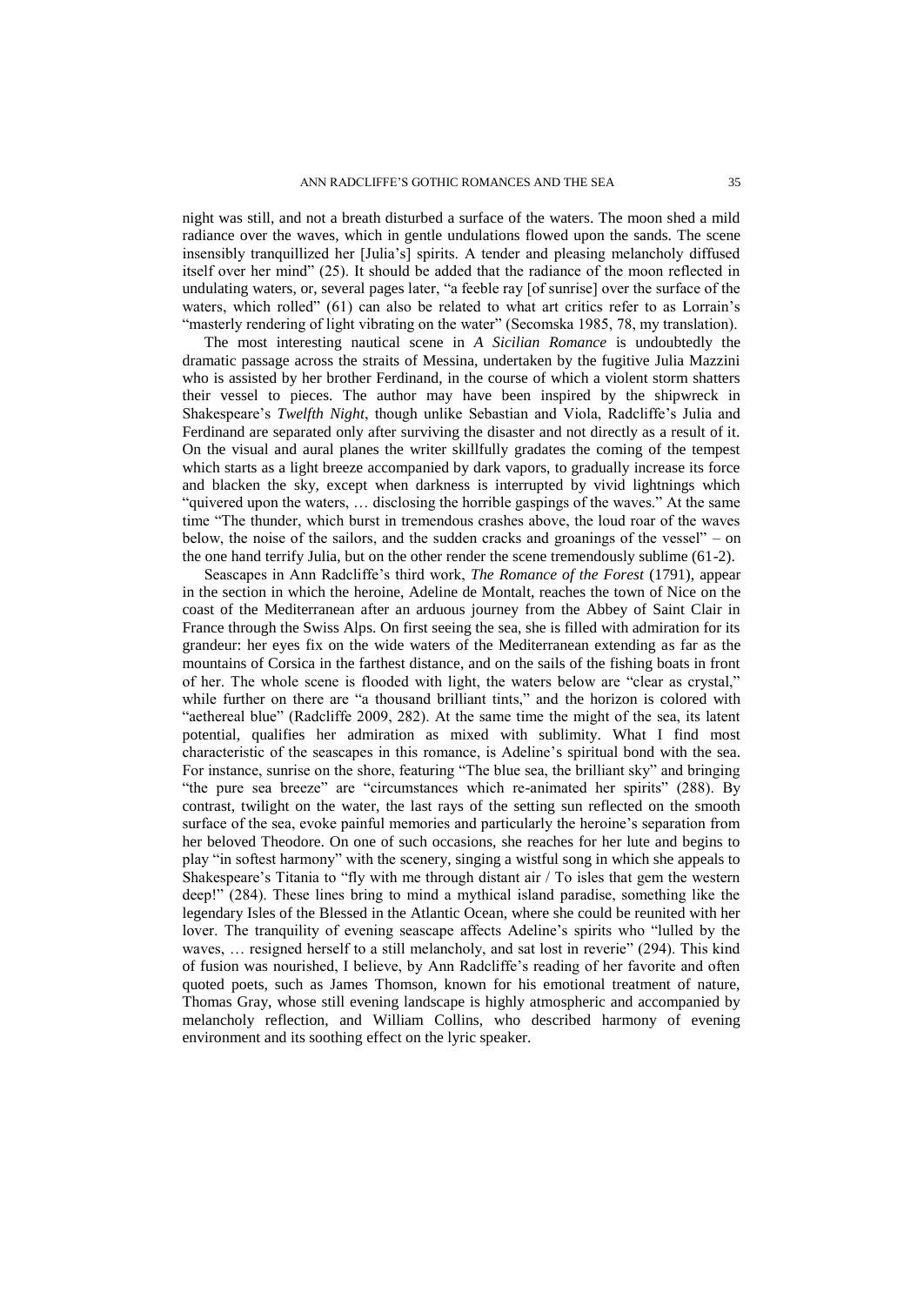After a sojourn of 3 weeks at Nice, Adeline embarks on a sea voyage to the coast of Languedoc, during which she experiences mixed emotions. She associates the sight of receding shore with the vanishing prospect of happiness, and observes that "my future view is like the waste of waters that surround me" (292). What she apparently means is that the chance of seeing her beloved again will now be forever lost. On the other hand, "the boundless expanse of the waters that spread on all sides" makes her feel as if she was "launched into a new world" (293). Gazing intently at "the liquid glass" on the surface of the sea, and then penetrating the transparent water and watching innumerable fish and marine plants, she seems to be trying to see into her own future. Of course, she is also aware of some physical dangers and trembles with terror at the thought that "a plank alone separated her from death" (292). This phrase is interesting in as much as it is used by professional sailors in later sea fiction: in Captain Frederick Marryat's novel *The King's Own* (1830), the narrator describes his situation as "riding upon the agitated billow, with but one thin plank between me and death" (Marryat 1999, 198), and in Jack London' *Sea-Wolf* (1904), the narrator who finds himself in a small sailing boat "leaping" and pounding over the crests" of the waves, remarks that its planking is merely threequarters of an inch thick and that "Between us and the bottom of the sea was less than an inch of wood" (London 1904, 228). Another interesting detail is that Radcliffe's heroine undertakes the Mediterranean voyage in the company of the ailing Monsieur La Luc, and that it was recommended by the latter's doctor as a remedy for his declining health. Indeed, "La Luc grew better during the voyage, his spirits revived" (Radcliffe 2009, 296) and on reaching the Gulf of Lyons, he even amuses Adeline and his daughter Clara with pointing out major ports along the French coast and describing their commerce.

The use of the sea in *The Mysteries of Udolpho* (1794) appears to be more complex than in Ann Radcliffe's earlier Gothic romances, though the first glimpse of the Mediterranean is familiar. Travelling through the Pyrenees from their home in Gascony, Monsieur St Aubert and his daughter Emily approach what is now known as the French Côte d'Azur, where they are rewarded by a stunning vista of the coast with a lonely beacon standing on a promontory jutting out into the Bay of Lyons, a flight of sea-fowl above, "a stealing sail, white with the sun-beam" beyond, and "the blue haze of distance" (Radcliffe 1980, 53-4). The reaction of the heroine runs along the familiar lines: "Emily gazed with enthusiasm on the vastness of the sea, its surface varying, as the lights and shadows fell" (58). Several chapters later, in volume two of the book, the heroine who has lost her parent and been separated from her lover Valancourt, finds herself in Venice where she has been taken by her aunt Madame Cheron and the latter's tyrannical Italian husband Montoni. The window of Emily's chamber affords the view of the Adriatic and, since she feels confined and unhappy, she wishes she could "plunge into the green wave" and become a sea-nymph. She composes a poem on this occasion in which she imagines herself "sporting" with "my sister-nymphs" (178-180). I think the heroine's wish can be related to the Romantic ideal of freedom as symbolized by the sea. As Byron was soon to observe in *Childe Harold's Pilgrimage*, "Man marks the earth with ruin – his control / Stops with the shore" (1985 Canto IV, stanza 179).

From Montoni's palazzo in Venice, Emily takes a gondola trip round the local bay, during which she witnesses a melancholy sunset. The smoothness of the water which reflects heaven and stars makes her pensive and her thoughts go to the dead father and lover left behind in France. At this moment moonlight throws a silvery gleam on her face, so that its contour resembles that of "a Madona, with the sensibility of a Magdalen"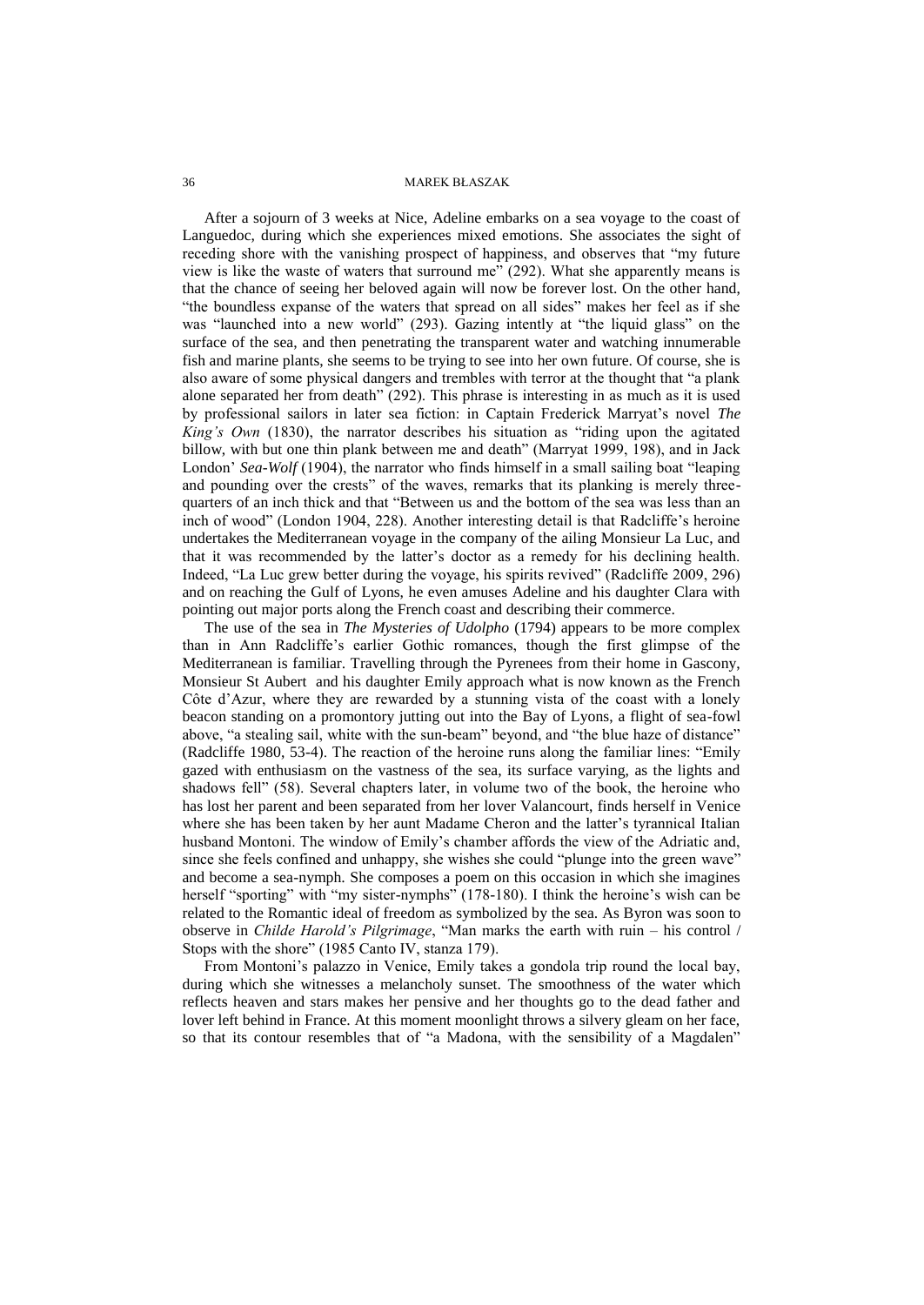(Radcliffe 1980, 184). It may seem rather surprising that in the scene charged with a potential for a religious experience or illumination, the writer should focus merely on the pictorial aspect of the Madonna, though the term itself has a direct relation to the history of art, and in particular to the Italian Renaissance and masters such as Michelangelo (who emphasized the Madonna's youthfulness). As for the reference to Magdalene, the writer mentions her sensibility, but Baroque painters (e.g. Guido Reni and Rubens who were familiar to Ann Radcliffe) also emphasized her physical beauty. I think that in this context it would be possible to draw a certain analogy between the writer's references to both the Madonna and Mary Magdalene, and to Rossetti's depiction of the Blessed Damozel, where rich Christian symbolism serves to enhance the young woman's beauty. Such an interpretation may be supported by Ann Radcliffe's Dissenting and specifically Unitarian background which favored rationalism. As Eugene B. Murray contends, "Mrs. Radcliffe pressed at the bounds of Rationalism without yielding to Romantic idealism on one hand or to Humean skepticism on the other" (Murray 1972, 161). With a view to the writer's rationalism, it is worth noting that the heroine's father in *The Mysteries of Udolpho*, is said to have "the mind of the naturalist" and that "his favourite science" is "the study of botany" (Radcliffe 1980, 3). The same applies to Adeline's guardian Monsieur La Luc in the previously discussed romance, who is an advocate of "the philosophy of nature, directed by common sense" and whose "systems, like his religion, were simple, rational, and sublime" (Radcliffe 2009, 245).

An interesting confrontation between the grandeur of the sea and the splendor of art, and Emily's reaction to them, arises during her visit to the Venice opera (in all probability the Teatro La Fenice built in the neoclassical style and opened just 2 years before the publication of *The Mysteries of Udolpho*), when the heroine finds art created by man "infinitely inferior … to the sublimity of nature" and in particular to "the vast expanse of ocean" and its "rolling waters" (Radcliffe 1980, 189). During Emily's passage from Venice to the estuary of the Brenta river, she sails in a barge and her eyes "glanced over the Adriatic, towards the opposite shores" and "The scenes of the Illiad illapsed in glowing colours to her fancy" (206). Ann Radcliffe also demonstrates that she is familiar with nautical scenes in Homer's epic, when she quotes a passage from the *Iliad* as an epigraph to chapter 13, volume 3, of the novel:

As when a wave, that from a cloud impends, And, swell'd with tempests, on the ship descends, White are the decks with foam; the winds aloud, Howl o'er the masts, and sing through ev'ry shroud; Pale, trembling, tir'd, the sailors freeze with fears, And instant death on ev'ry wave appears. (495)

Several pages earlier Emily is on the run from her ghastly prison in Montoni's Udolpho and "hail[s] the waves" on the shore of the Ligurian Sea that she hopes will "bear her back to her native country" (456). She is accompanied by Monsieur Du Pont who is another runaway and the couple of faithful servants Annette and Ludovico. Upon their arrival in Leghorn (Italian Livorno), the heroine shows interest in observing traffic in the local port, the arrival and departure of ships, and particularly sailors' reunions with and partings from their relations. On this occasion she composes a melancholy ballad entitled "The Mariner" which tells the story of a young sailor who takes leave of his sad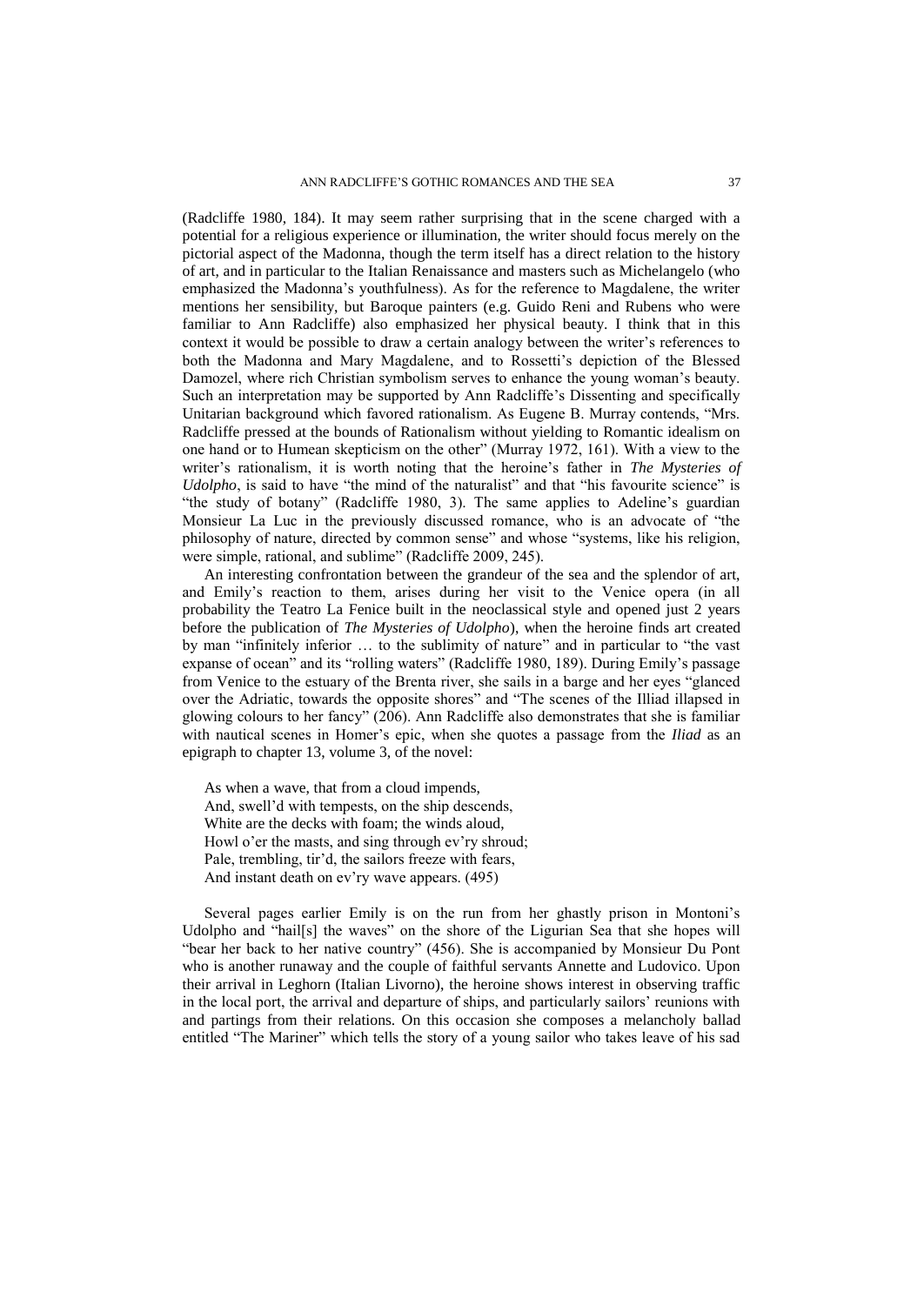bride and sails out to sea, where his vessel is caught in a winter gale which drives it on the rocks and soon all the mates perish in the seething water. This ballad together with the passage from the *Iliad* cited above are clearly related to the storm and shipwreck scene whose detailed description occupies 3 and a half pages in chapter 11 and which comprises a combination of visual and sound effects. The storm hits the ship in which Emily and the other fugitives are crossing the Gulf of Lyons, but it is presented through the eyes and ears of the terrified spectators on land who are the occupants of the Chateaule-Blanc. The function of this event – apart from its obvious picturesque and dramatic potential – is to bring the heroine to the chateau which once belonged to the late Marquis de Villeroi and his wife. In the nearby monastery of St. Claire, Emily learns that she is the nearest living relative of the deceased marchioness, who appears to have been her aunt, and that the chateau and its domains now belong to her. What is more, the shipwreck effects the re-introduction on the level of the plot of the long absent Valancourt. In a symbolic sense, it can also be connected with the crisis in the relationship between the two lovers. The point is that when she finds shelter at the Chateau-le-Blanc, Emily learns from her host, the Count de Villefort, that Valancourt is not worthy of her, as during their long separation he apparently indulged in gambling and debauchery while staying in Paris. This report temporarily wrecks all chances of their reunion. Interestingly, for his part Valancourt also refers to this critical point in their relationship in terms of a shipwreck, for such is the title and subject of a sonnet which he cuts with his pen-knife on the door of the watch-tower which is the favorite haunt of his beloved. The final lines of this piece are as follows:

But hark! What shriek of death comes in the gale, And in the distant ray what glimmering sail Bends to the storm? – Now sinks the note of fear! Ah! Wretched mariners! – no more shall day Unclose his cheering eye to light ye on your way! (558-9)

Near the end of the narrative, Emily St. Aubert composes a poetical address "To the Winds" which is inspired by the awful spectacle, accompanied by sound effects, of the storm wind sweeping over the billows of the sea. The lines are actually an appeal to the wind not to exercise its destructive power and spare sailing vessels from sinking and their crews from death. This short piece may be interpreted, I believe, in two different ways – as the heroine's subconscious desire for the preservation of her strained relationship with Valancourt, or an omen of death which occurs in the next chapter and relates to Sister Agnes of St. Claire vel Signora Laurentini of Udolpho. In the latter case, the heroine's appeal to the devastating wind is apparently not heard, which is not surprising. Since the dying Laurentini confesses to the crime of poisoning the Marchioness de Villeroi, she must be punished, just as fit punishment is administered to all malefactors in Gothic novels.

One more indirect reference to the sea in *The Mysteries of Udolpho* is the mention of pirates who hide their spoil in a cave at the foot of the cliff on which stands the Chateaule-Blanc. The cave connects with the vaults of the chateau, so that midnight noises made by the pirates lead to the abandonment of one wing of Le-Blanc which the superstitious domestics believe to be haunted. The threat of Barbary corsairs looms on the horizon in *The Romance of the Forest* as well, for which reason the captain of Adeline's ship sailing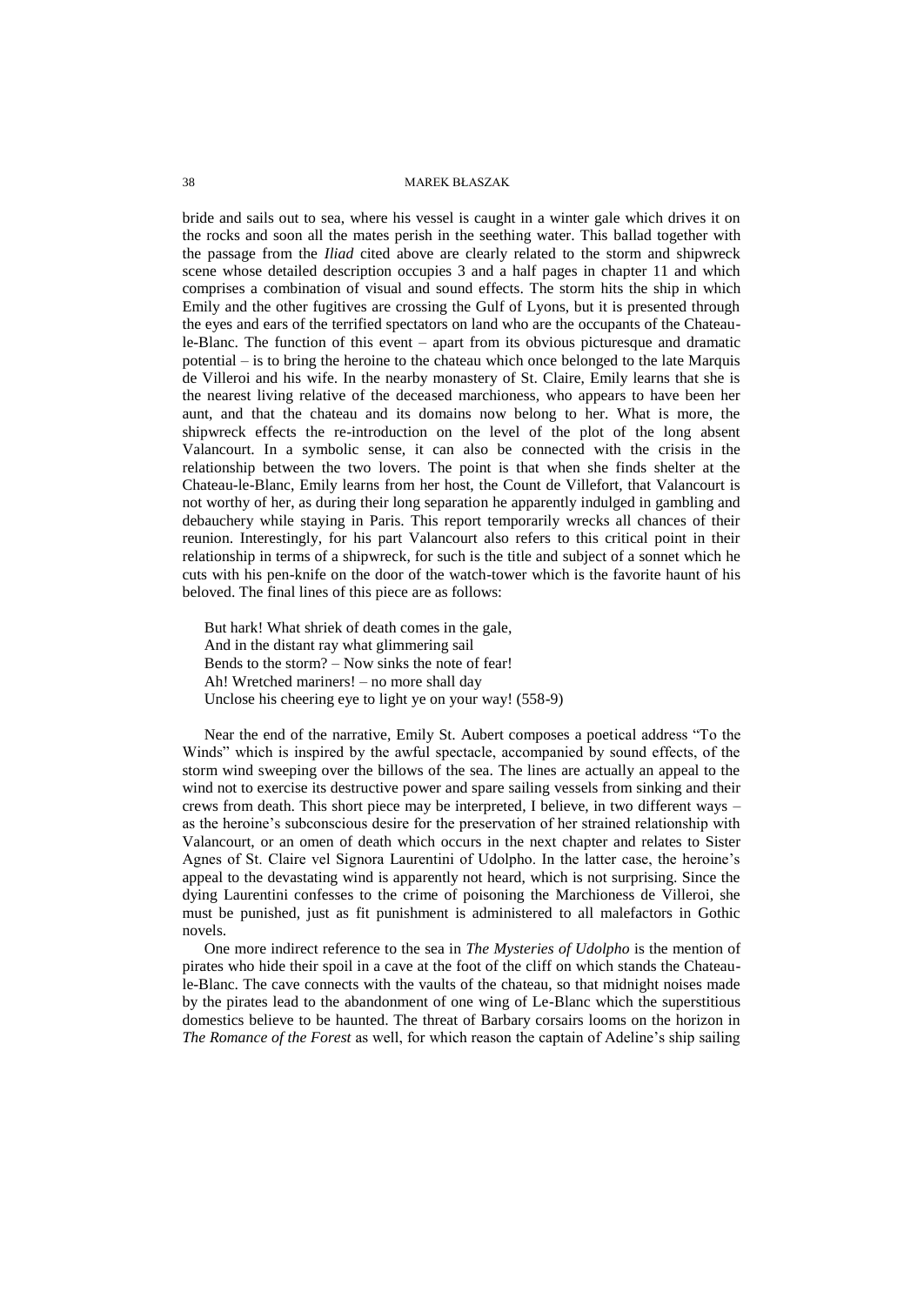from Nice to the Gulf of Lyons, steers the vessel close to the shores of Provence and then Languedoc.

Of Ann Radcliffe's fifth Gothic romance, *The Italian or the Confessional of the Black Penitents* (1796), R. Norton writes that it is "filled with music and sounds to an astonishing degree," in contrast to *The Mysteries of Udolpho* "dominated by landscape painting and poetry" (Norton 1999, 130). The reference to music and sounds is very accurate, though it applies to land-based scenes in the first place, such as the church of San Lorenzo in Naples where Ellena di Rosalba sings a divine melody which enchants Vincentio di Vivaldi, or the garden of the villa Altieri where the hero sings a serenade which is meant to attract her attention. There are far more situations involving songs and music as the action of the novel progresses. This is generally not surprising, as from Talfourd's "Memoir of Mrs. Radcliffe" it appears that she was not only a passionate enthusiast of picturesque and sublime landscapes and painters, but also of music. Talfourd affirms that the writer "sang herself with exquisite taste" and that "At the Opera she was a frequent visitor" (Talfourd 1826, 99). In her journals quoted by Talfourd, Ann Radcliffe herself makes numerous references to music, also heard in the open air during her outings, and mentions by name her favorite composers and musicians such as Giovanni Paisiello (65), Felice Giardini (70), and G. F. Händel (99). In the context of maritime references, the writer's sensitivity to sounds translates in her Gothic romances into the roar of the furious waves, the dashing of oars, signals of distress from ships caught in violent storms, groanings of the sinking vessels, and the like effects. In *The Italian* these are more properly musical effects. For instance, strolling along the Bay of Naples on a moonlit night, Vincentio and Ellena hear "the melodies of Italian strains [which] seemed to give enchantment to the scenery of its shore" and "the brisk music of the dance from fishermen, on the margin of the waves below" (Radcliffe 1970, 37). Music significantly contributes to create "such magic scenes of beauty" together with "The deep clean waters [which] reflected every image of the landscape … – all touched with the silvery tint and soft shadows of moon-light" (37). Such imagery accords with the properties on which beauty depends, as listed by Burke in part III of his treatise, sections 14 to 18 and 25, and comprising smoothness, gradual variation, delicacy, clean and fair colors, and soft and sweet sounds.

It is remarkable that the same bay loses its appeal for Vincentio after his beloved is carried away from Naples. He "paced the edge of the waves" recalling "how often from thence they had together viewed this lovely scene!" whose features "had now lost their charm; they were colourless and uninteresting, or impressed only mournful ideas" (Radcliffe 1970, 106). A similar change in the perception of the beautiful Baia di Napoli occurs earlier in the novel, shortly before the death of Ellena's guardian and aunt – Signora Bianchi – who surveys with "languid eyes" the waters of the bay studded with "gaily painted ships, and fishing-boats" which have "no longer power to cheer her" (37-8). On the other hand, it is more natural when images of the storm at sea relate to some dramatic events on the level of the plot. Radcliffe's own versified epigraph to chapter 7, volume 2 of the novel, brings images of the heaving stormy waves under darkening skies, accompanied by the "mighty / Sounds of strife" and the appearance of "the shadow of Death" (208), which prophesy Ellena's ordeal in a decaying mansion situated on the margin of the Adriatic, where she is to be murdered and her body is to be disposed of in the sea. On the evening on which her captor Schedoni intends to perpetrate the crime, the heroine finds herself on a desolate beach, as gusts of wind begin to make waves and the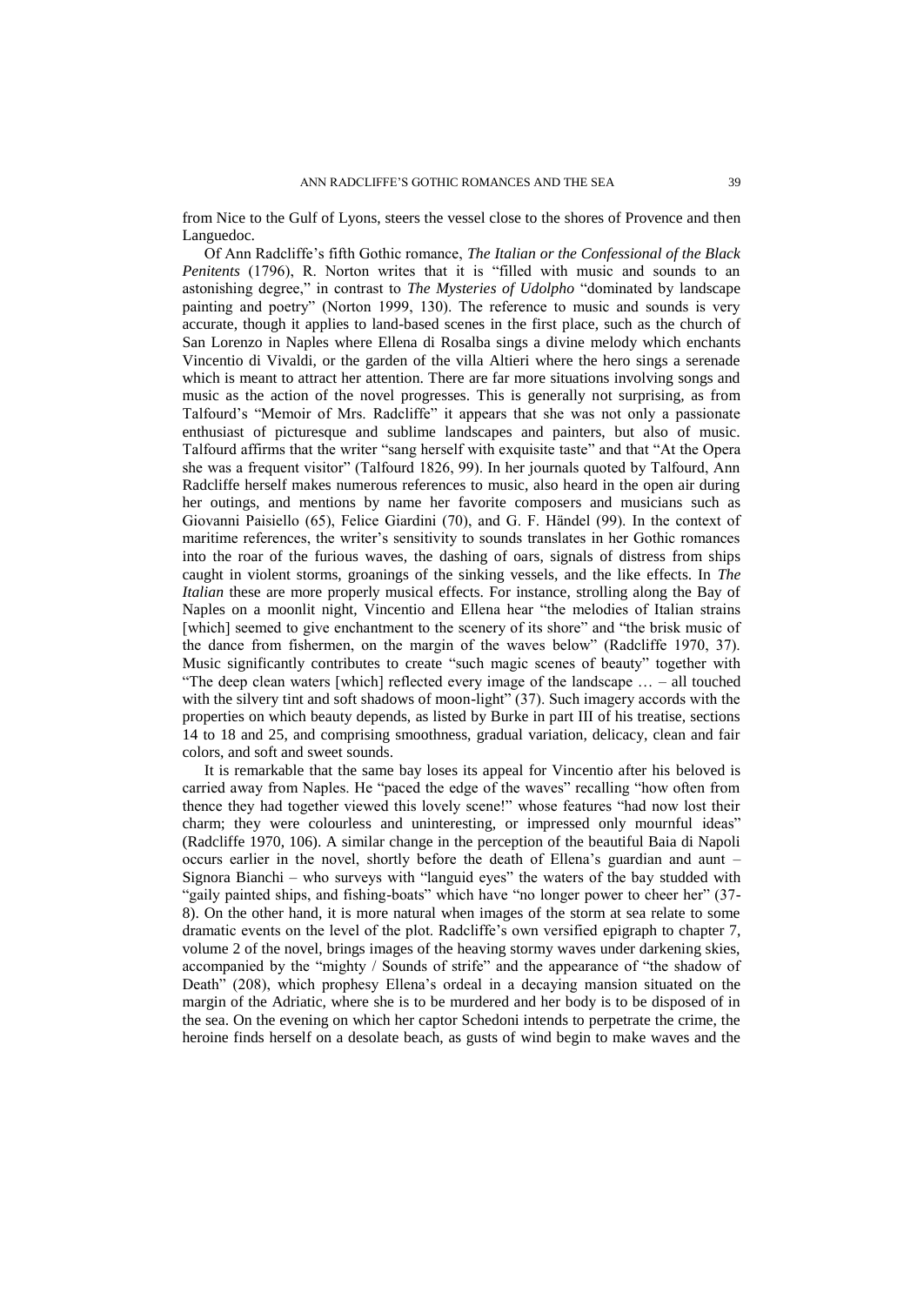screams of sea-birds portend a storm. Fortunately for her, the monk's determination wavers in the face of her innocence and helplessness, but also because her blood spilled on the sand might be observed by local fishermen. For his part, Schedoni's agent Spalatro refuses to kill the girl because stormy sea haunts him with memories of bloody deeds that he himself committed on this very shore: "often of a night, when the sea roars, and storms shake the house, *they* have come, all gashed as I left them, and stood before my bed!" (230).

Ann Radcliffe's posthumously published *Gaston de Blondeville* (1826) was inspired by her visit to Kenilworth Castle which she made in 1802. Long ago scholars observed that this work was "an experiment in a new field" and that it was "the one book in which she [the author] made a conscientious attempt to reproduce the life of the past" (McIntyre 1920, 66 and 80). The modern editor of the novel points to "the dearth of trademarks commonly associated with the Radcliffean Gothic" and suggests that "To the modern audience, *Gaston* would appear to be an unlikely, if not unfathomable cross between the supernatural of Shakespeare, the marvelous of Matthew Lewis, and the mock-historical of Sir Walter Scott" (Chiu 2006, vii). In this sense, Radcliffe's last production hardly qualifies as a Gothic romance, and its material setting – Kenilworth Castle located in the landlocked county of Warwickshire – has no potential for creating any maritime scene. Nevertheless, the author presents the protagonist of the novel, a merchant named Woodreeve, as newly returned from "his merchandize into the north seas" (Radcliffe 1826, vol. 1, 180). Further on in the novel can be found two similes relating to the sea: thus, the hum of voices in the castle's great hall resembles "noise as of murmuring tides" (vol. 2, 58) while one of the ladies is "beautiful as morning, rising from the sea" (vol. 2, 342). Of more importance, however, is the pageant presented before King Henry III and his court at Kenilworth, opening with "a sea shore, with high white cliffs, … waves, flushed with the setting sun and bickering in the light, as also breaking with gentle noise upon the strand; and a ship riding at anchor near" (vol. 2, 69-70). The successive scenes presented in the show allude to the assassination of Woodreeve's kinsman in the forest of Arden by the king's favorite the Baron de Blondeville.

Concluding the article, Ann Radcliffe's use of the sea in her Gothic romances can be described as systematic and forming an integral part of their overall structure. She introduced this element into all her fictional works, where it plays the role comparable to mountains. Her seascapes in the successive romances show a remarkable advance in artistic quality and constitute a masterly literary realization in the field of prose fiction of the contemporary esthetic categories of beauty, picturesqueness and sublimity. The writer's descriptions of sunrise and sunset on the waters can be said to have been rendered by an artist who had the eye of a painter and the feeling of a poet. They harmonize with a wide range of mental and emotional states of her heroines, depending on the vicissitudes of their lives, and especially on adversities they meet with at one point or good fortune they have at another. The writer's storms at sea and shipwrecks, presented either from some vantage position on the shore or from the ship's deck, apart from fulfilling most completely the esthetic criteria of terror combined with sublimity, directly relate to highly dramatic twists and turns of the plot, such as the heroine's escape which is foiled by shipwreck, sudden arrival of an intrusive suitor, or reunion of separated lovers. Regarding Ann Radcliffe's poetic lines, with which her romances are interspersed, and *The Mysteries of Udolpho* in particular, they contain nautical references that relate to different situations and events in the narrative, for instance revealing the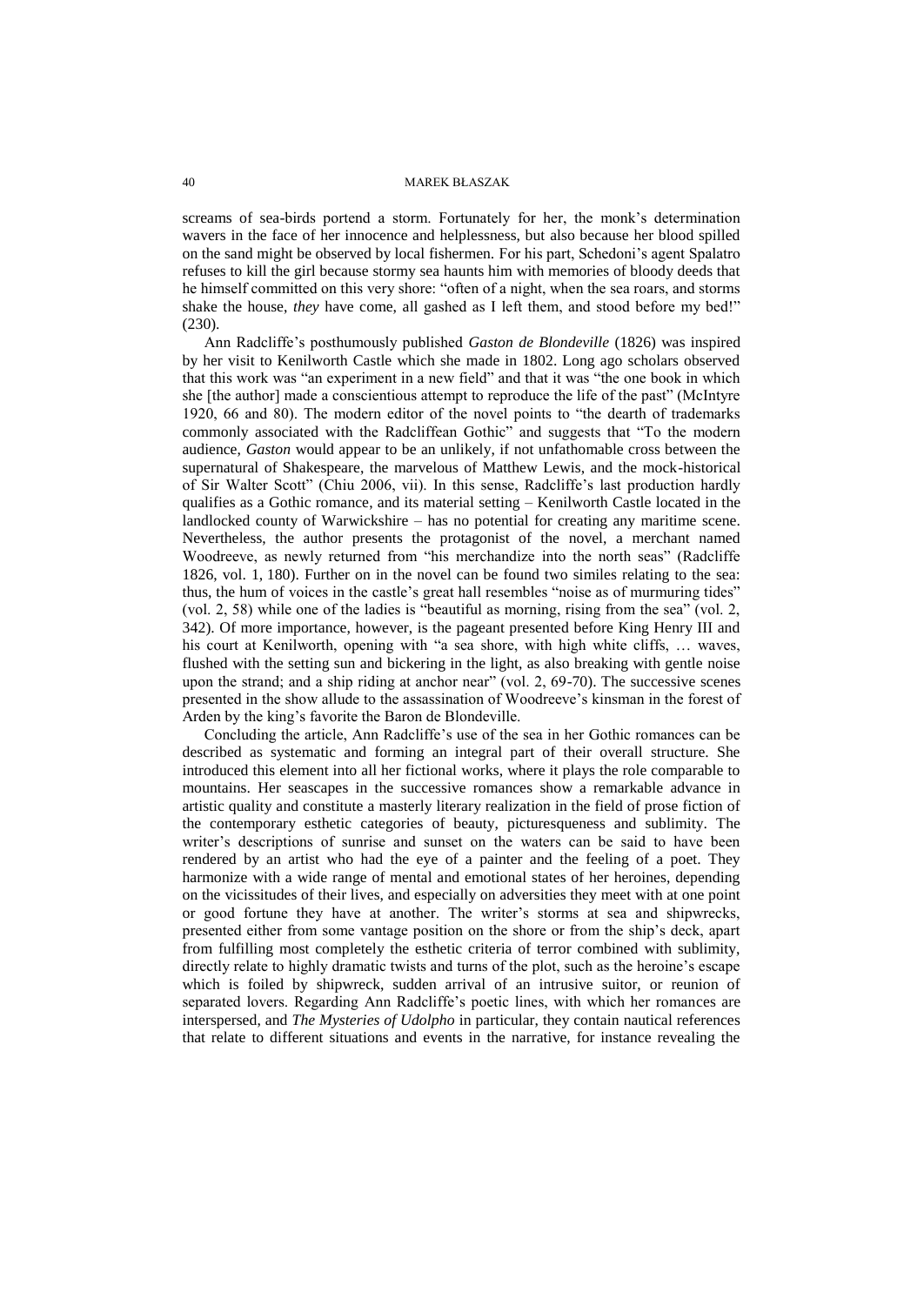protagonists' anxiety or inner turmoil, or prophesying some kind of oncoming crisis. Even though on the technical side, the writer's picturesque and atmospheric seascapes show the influence of some  $17<sup>th</sup>$ - and  $18<sup>th</sup>$ -century landscapists and poets, as well as art theorists, she must be considered an original and highly imaginative artist who successfully used the sea in a new literary medium and made it a functional element of her works.

On the generic plane, this article will hopefully shed more light on the nature of nautical Gothic. As has been demonstrated, though the motive of the sea is not compositionally central in Ann Radcliffe's romances, its role is vital on the level of imagery, plot, characterization and theme. Her seascapes create the effects of picturesque beauty and sublimity in terror, dramatic happenings on the sea affect the course of the action, various faces of this element serve as projections of the protagonists' emotions and anxieties, thus adding to the psychological realism of the writer's works, while the glassy surface of the water occasionally provides an opportunity for the distracted heroine to catch a glimpse of the self. Owing to the incorporation of the sea, Gothic fiction as such seems to have acquired an extra dimension – perhaps because this element is so fluid and dynamic. In this context, reading later Gothic novels with a view to the sea, such as *Melmoth the Wanderer* or *Dracula*, together with scholarly focus on the Gothicized rendering of the sea in later nautical fiction, typified by Marryat's *Phantom Ship* or Cooper's *Red Rover*, may prove to be highly rewarding.

#### **REFERENCES**

- Alder, Emily. 2017. "Through Oceans Darkly: Sea Literature and the Nautical Gothic." *Gothic Studies* 19(2): 1-15.
- Austen, Jane. *Mansfield Park*. 1978 [1814]. Ed. and Introduction by Tony Tanner. Harmondsworth: Penguin.
- Burke, Edmund. 1968 [1756]. *A Philosophical Enquiry into the Origin of Our Ideas of the Sublime and Beautiful*. Ed. James T. Boulton. Notre Dame, IN: University of Notre Dame Press.
- Byron, George Gordon. 1985. *Poems*. Selected by A. S. B. Glover. Harmondsworth: Penguin.
- Chiu, Frances. 2006. Introduction to *Gaston de Blondeville*, by Ann Radcliffe, viixxxviii. Chicago: Valancourt Books.
- Gilpin, William. 1789 [1782]. *Observations on the River Wye, and Several Parts of South Wales, &c. Relative Chiefly to Picturesque Beauty, Made in the Summer of the Year 1770*. London: R. Blamire.
- Gray, Fred. 2006. *Designing the Seaside: Architecture, Society and Nature*. London: Reaktion Books.
- London, Jack. 1904. *The Sea-Wolf*. With Illustrations by W. J. Aylward. New York: Grosset & Dunlap.
- Marryat, Frederick. 1999 [1830]. *The King's Own*. With a Reprint of the Introduction by W. L. Courtney from the 1896 Edition. Ithaca, NY: Mc Books.
- McIntyre, Clara Frances. 1920. *Ann Radcliffe in Relation to Her Time*. New Haven, CT: Yale University Press.